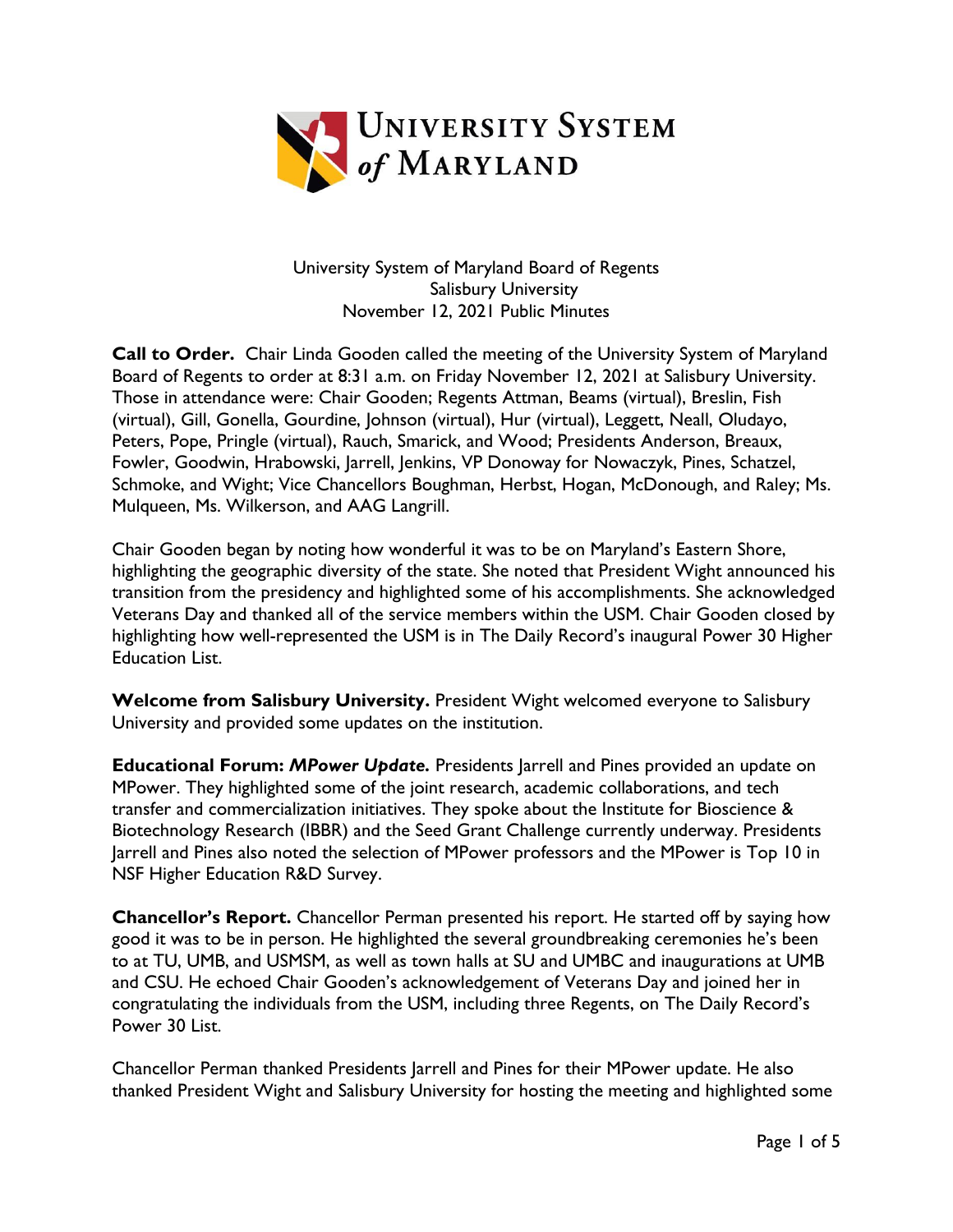of the recent accomplishments of the institution. Like Chair Gooden, he also acknowledged President Wight's decision to step down and noted that he'll close an impressive chapter in SU's history.

The Chancellor went on to highlight accomplishments around the USM. He noted that the Student Regent nomination process is well underway. He then introduced the Fall 2020 Kelly Regent Scholarship winner, Julia Mohr, a student at SU. Ms. Mohr is a member of the Student Military Veterans Association and an active Army Airborne Reservist stationed at Fort Bragg, North Carolina. She spoke about her experiences at SU as an active Army Airborne Reservist.

## 1. Council Reports

- a. University System of Maryland Student Council (USMSC). Ms. Harper presented the USMSC report. Mental health has been at the forefront of the Council's agenda. She noted that Chancellor Perman joined the October meeting and discussed mental health with the Council. Ms. Harper and the Vice President of Undergraduate Affairs devote time each week to check in on students' mental health. She noted that students would like to see more resources including mental health and academic support.
- b. Council of University System Faculty (CUSF). Dr. Brunn presented the report. She provided an outline of CUSF's action plan for the year which includes the topics of civic engagement, academic integrity, technology issues, structural equality, mental health, legislative affairs, and bylaws and policy updates. Dr. Brunn also spoke about shared governance and detailed how President Breaux dropped everything she was doing to attend the October CUSF meeting to discuss this topic.
- c. Council of University System Staff (CUSS). Dr. Shishineh presented the report. At the October meeting, the Council heard from FSU President Ron Nowaczyk, as well as CUSF Chair, Elizabeth Brunn and USMSC Chair, Yvonne Harper. She briefly discussed the annual joint council meeting, scheduled for November  $17<sup>th</sup>$ . Dr. Shishineh also discussed the CUSS Action Plan, which was provided to the Regents with her report.
- d. Council of University System Presidents (CUSP). President Breaux presented the report stating that CUSP continues to convene bi-weekly to address systemwide matters. The Presidents have been monitoring campus vaccination rates and discussing plans for the spring semester. CUSP also discussed several other topics including air quality, economic development, cybersecurity, wages, and enrollment. President Breaux also spoke about the shared governance conversation she had with CUSF.
- 2. Consent Agenda. The Consent Agenda was presented to the regents by Chair Gooden. She asked if there were any items on the agenda that should be removed for further discussion. There were no requests to remove any items. Chair Gooden moved and Regent Gill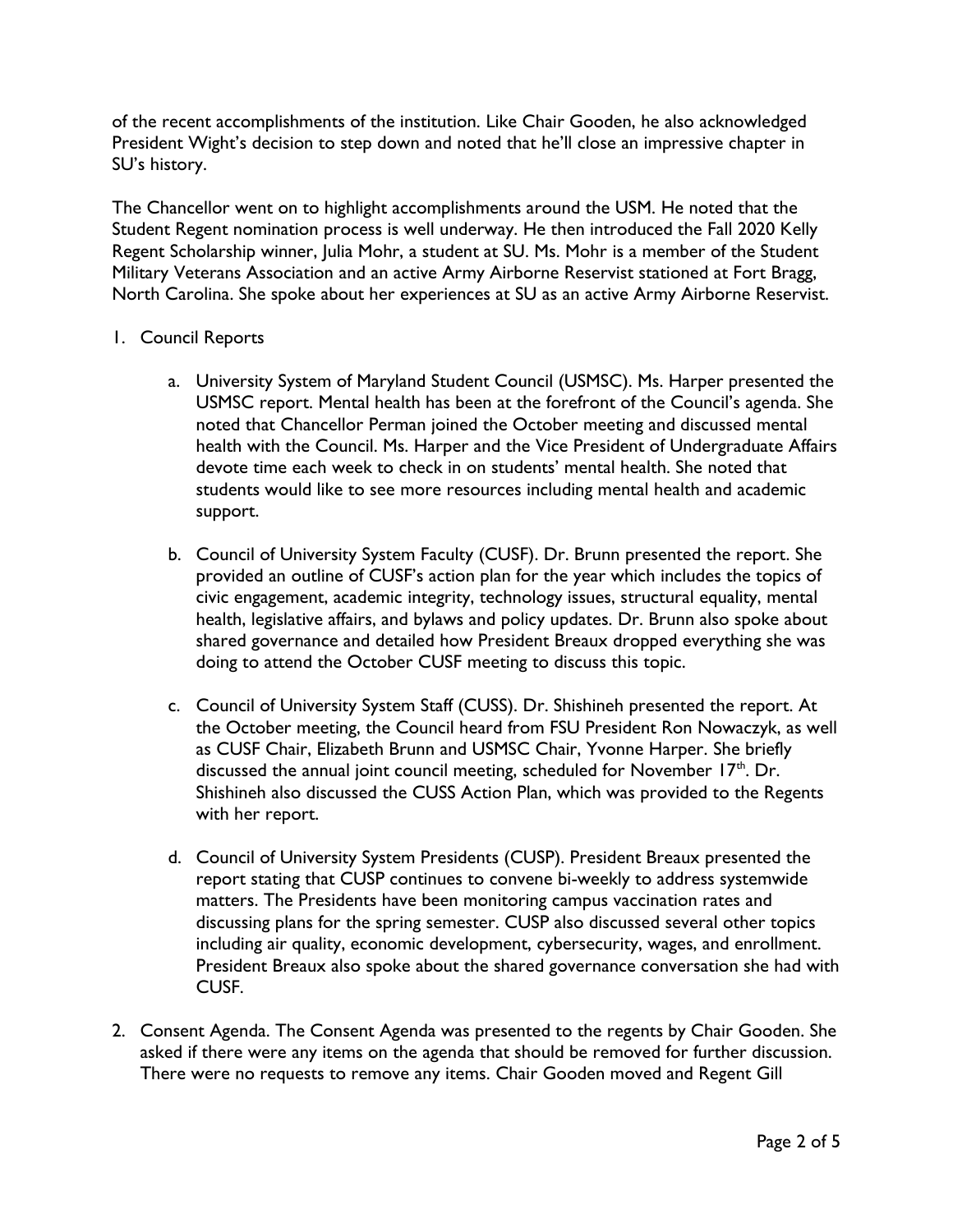seconded the motion to accept the consent agenda. The motion was unanimously approved. The items included were:

- a. Committee of the Whole
	- i. Approval of meeting minutes from September 10, 2021, Public and Closed Sessions (action)
	- ii. Approval of meeting minutes from October 14, 2021 Retreat and Closed Session (action)
- b. Committee on Finance
	- i. Approval of meeting minutes from September 2, 2021 Public and Closed Sessions (action)
	- ii. Towson University: Increase Authorization for University Union Expansion and Renovation Project (action)
	- iii. University of Maryland, Eastern Shore: Increase in Project Authorization for Campus Conversion to Natural Gas (action)
	- iv. University System of Maryland: Amendment to the Forty-Third Bond Resolution—Auxiliary Facility and Tuition Revenue Bonds (action)
	- v. University of Maryland, College Park: Amendment to 2016 Sale of Land to Prince George's County to Provide a Right-of-Way for a Crossing over CSX Tracks between Riverdale Park Station and Rivertech Court (action)
	- vi. Towson University: Facilities Master Plan (information)
	- vii. Frostburg State University: Voluntary Separation Incentive Plans for Four Groups of Employees (action)
- c. Committee on Advancement
	- i. Approval of meeting minutes from June 23, 2021 Public and Closed Sessions (action)
	- ii. Approval of meeting minutes from October 27, 2021 Public and Closed Sessions (action)
	- iii. USM Quasi-Endowment Grant Requests for 2022 (action)
	- iv. Committee on Advancement Charge (action)
- d. Committee on Education Policy and Student Life
	- i. Approval of meeting minutes from September 14, 2021 Public Session (action)
	- ii. New Academic Program Proposals (action)
		- 1. Towson University: Bachelor of Science in Computer and Mathematical Science
		- 2. University of Maryland, Baltimore: Master of Science in Clinical **Informatics**
		- 3. University of Maryland, College Park: Bachelor of Arts in Technology and Information Design
	- iii. Annual Review of Committee Bylaws and Charge and Role and Responsibilities (action)
	- iv. Fall 2021 Update (information)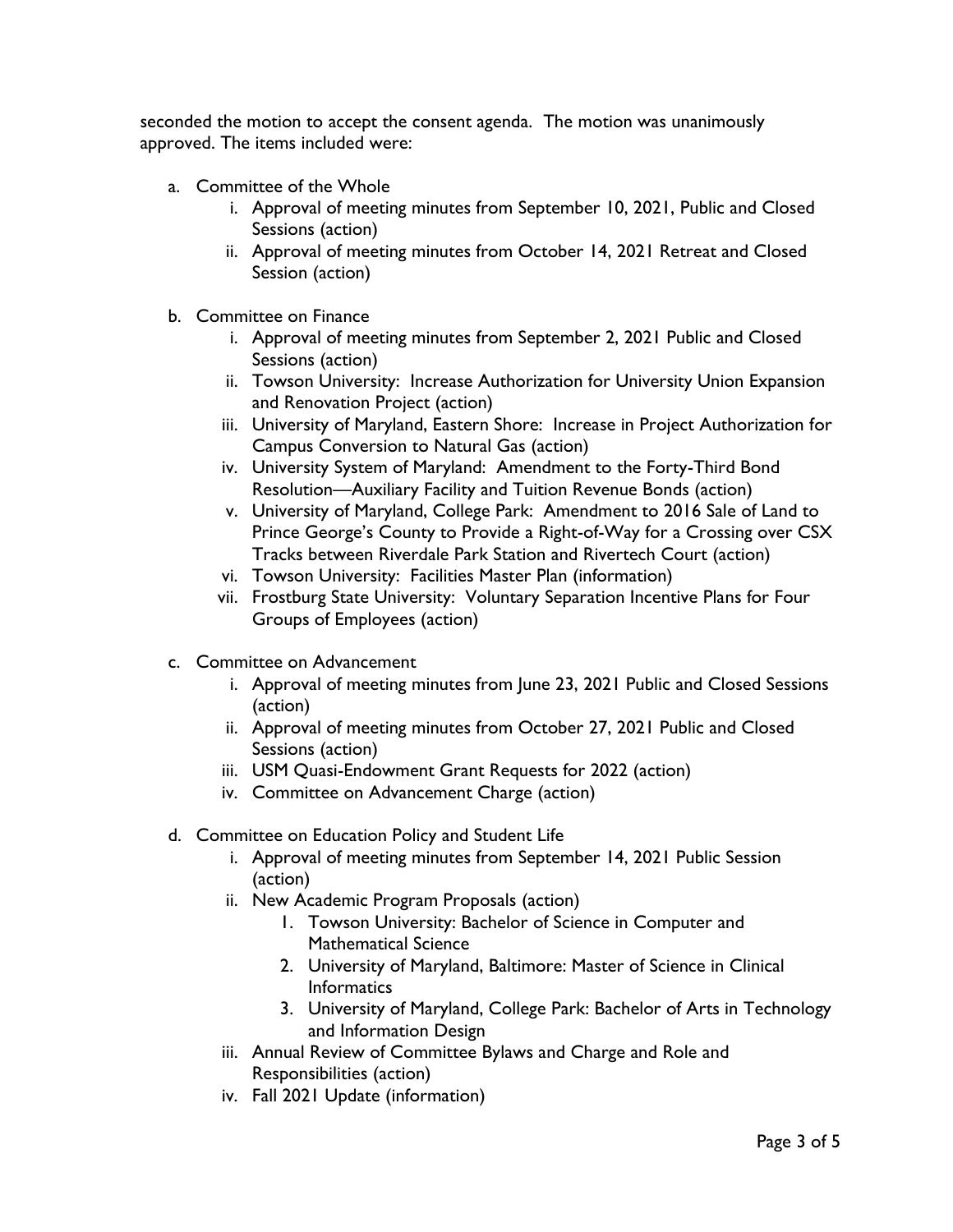- v. Report on Academic Program Actions Delegated to the Chancellor, AY 2020-2021 (information)
- vi. Education Policy and Student Life Tentative Agenda, 2021-2022 (information)
- e. Committee on Economic Development and Technology Commercialization
	- i. Approval of meeting minutes from September 2, 2021 Public and Closed Sessions (action)
- f. Committee on Audit
	- i. Approval of meeting minutes from October 25, 2021 Public and Closed Sessions (action)
- 3. Review of Items Removed from Consent Agenda
- 4. Committee Reports
	- a. Committee on Finance
		- i. Fall 2021 Enrollment Update and FY 2022 FTE Estimate. Regent Attman provided an update on the Fall 2021 enrollment numbers and the FY 2022 FTE estimate. The full report was provided to the Regents in their materials.
	- b. Committee on Governance and Compensation
		- ii. Presidential Search Guidelines. Regent Rauch moved and Chair Gooden seconded approval of the revisions to the presidential search guidelines. Revisions clarified the Chair and Chancellor's roles, the size of the committee, adding a second Regent, and the role of the campus coordinator.
		- iii. Executive Compensation Methodology. Jason Adwin from Segal provided information about the USM executive compensation study and the methodology that Segal is using to complete it.
		- iv.
	- c. Committee on Audit
		- a. Audit Committee Update. Regent Pope provided an update on the Audit Committee including affiliated foundations, preliminary financial statements, and enterprise risk management.
	- d. Committee of the Whole
		- v. Vaccine Protocols for Spring 2022. Chancellor Perman spoke about the USM's vaccination protocols and the plans for Spring 2022. Chair Gooden moved and Regent Gonella seconded the motion to delegate authorization to the Chancellor to work with USM Presidents on developing protocols, including requirements, as determined appropriate, related to vaccination. The motion was unanimously approved.
- 5. Reconvene to Closed Session Reconvene to Closed Session. Chair Gooden read the "convene to close" statement citing the topics for the closed session and the relevant